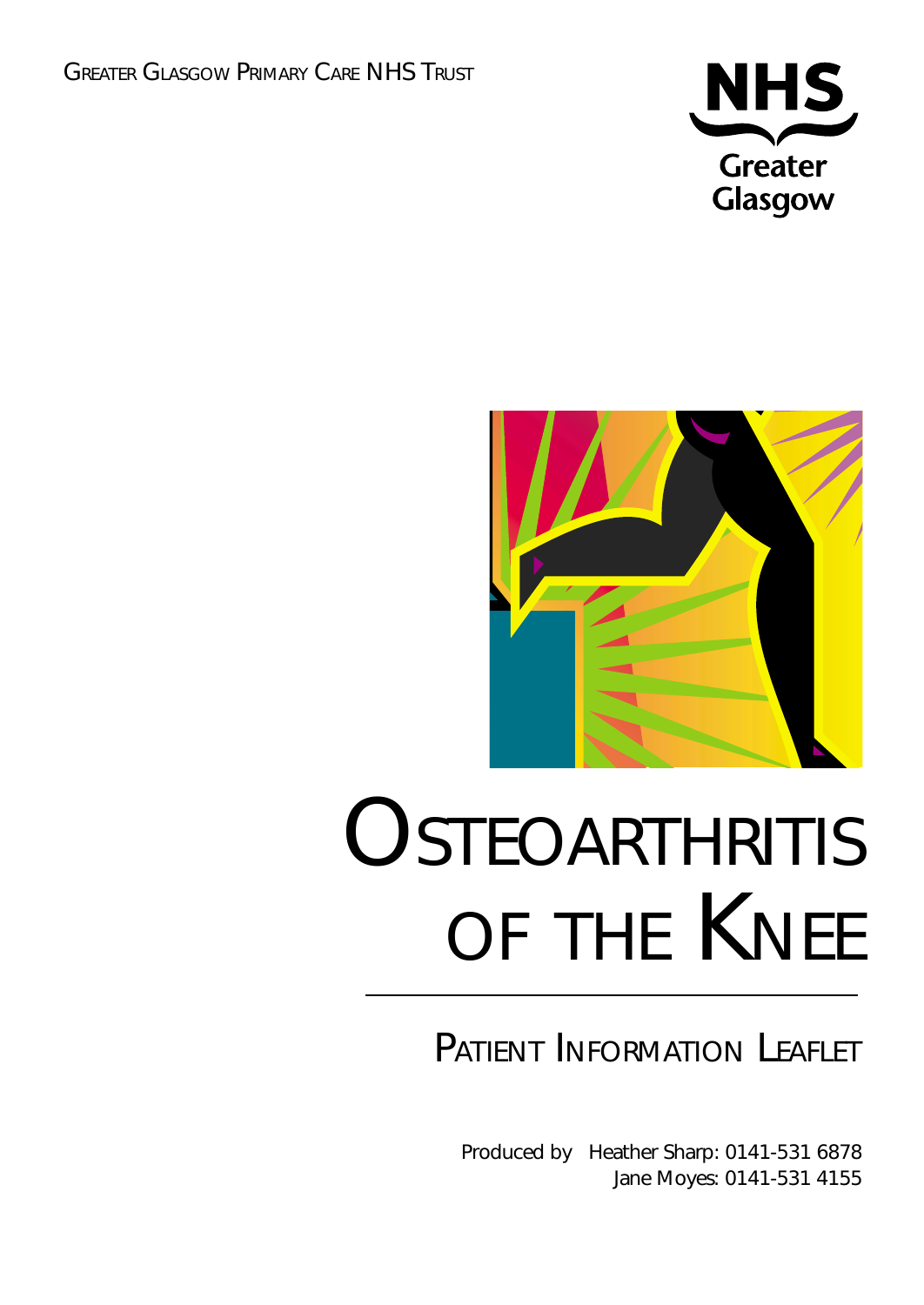

Osteoarthritis (OA) of the knee is very common. It is known by various names - *'wear and tear'*, arthritis and degeneration. Not everyone who has OA of the knee joint will require surgery. The majority can live an active life by employing simple self care methods.

In the process of OA the joint surfaces are affected. The cartilage that covers the ends of the bones *(hyaline cartilage)* becomes roughened and the bone underneath thickens. In **severe** OA the cartilage becomes so thin that it no longer covers the thickened bone ends. The bone ends then touch, rubbing against one another and so start to wear away. The loss of cartilage, the wearing of the bone and the boney overgrowth at the edges all combine to change the shape of the joint, forcing the joint out of its normal position to cause deformity.



*Fig 1 ~ Normal Knee Joint Fig 2 ~ Late Stage Osteoarthritic Knee Joint*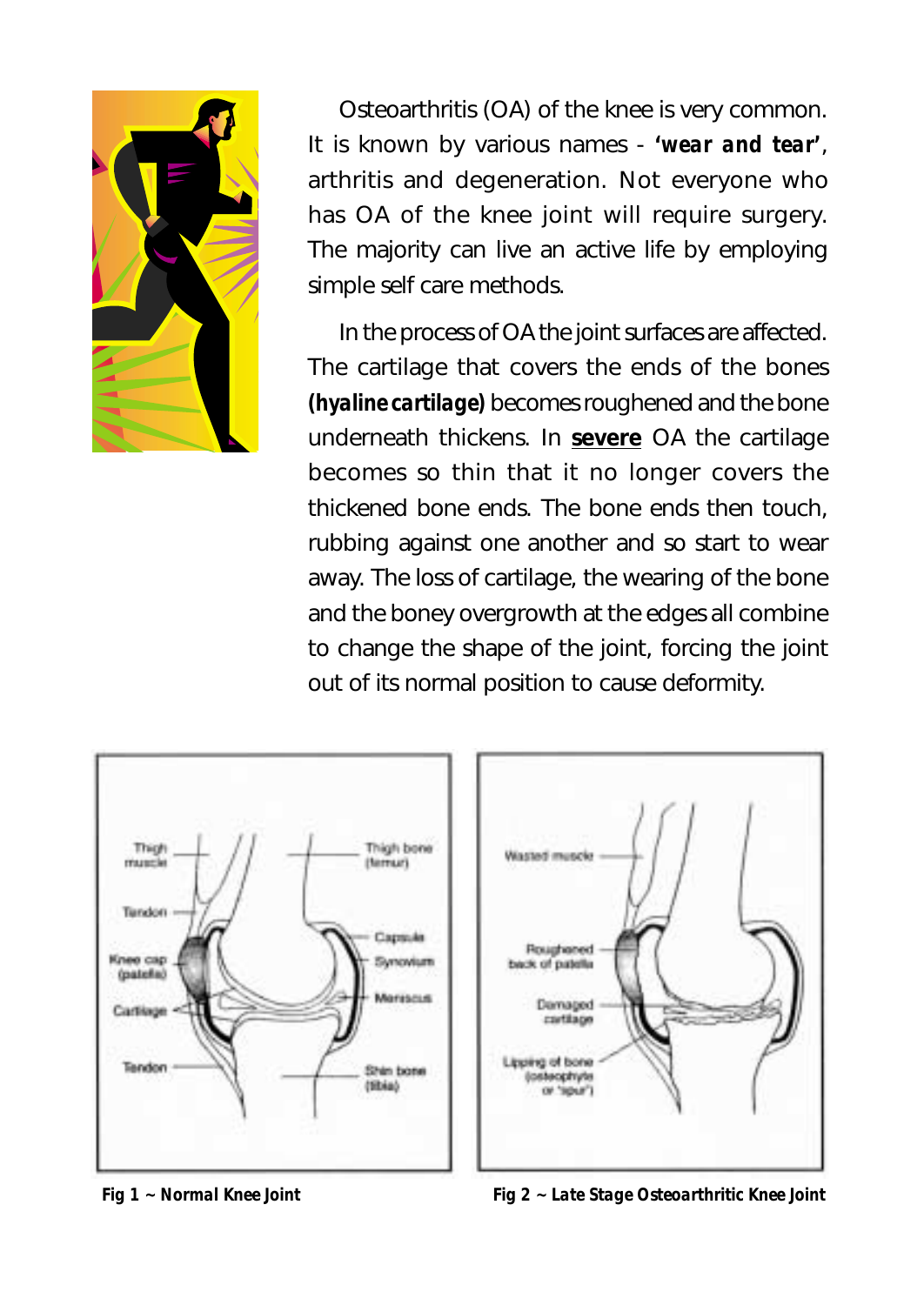### **CAUSES**

The exact cause of OA is unknown. It is probably a combination of factors which can include age, previous injury or disease and can sometimes run in families. A certain amount of wear and tear is normal as we age. just like getting grey hair. In many ways OA is an exaggeration of this.

## **SYMPTOMS**

- **1** Pain
- **2** Stiffness worse in the morning after rest
- **3** Loss of movement
- **4** Weakness of the thigh muscle *(reduced muscle bulk)*
- **5** Creaking or grating on movement
- **6** Swelling
- **7** Reduced function i.e. climbing stairs, walking for long distances, kneeling You may experience all or some of these symptoms. Your symptoms may vary for no apparent reason, with bad spells of a few weeks or months broken by better periods. Not everyone with OA of the knee will require a course of Physiotherapy.

#### **SELF CARE**

It is not possible to predict the behaviour of your symptoms as no two people will be affected in the same way. There are a number of measures which can help you to help yourself.

Two aspects of your lifestyle and routine may need to be changed. These can prove more important in helping you in the long term than any medication.

### **1 Reduce stress on the joint:**

- ▲ Keep to your ideal weight
- $\triangle$  Use a walking stick if provided
- ▲ Try not to overstress your joint by doing too much all in one day e.g. spread gardening, household chores out over the week
- ▲ Avoid high heels
- ▲ Avoid prolonged positions wherever possible to help prevent stiffness